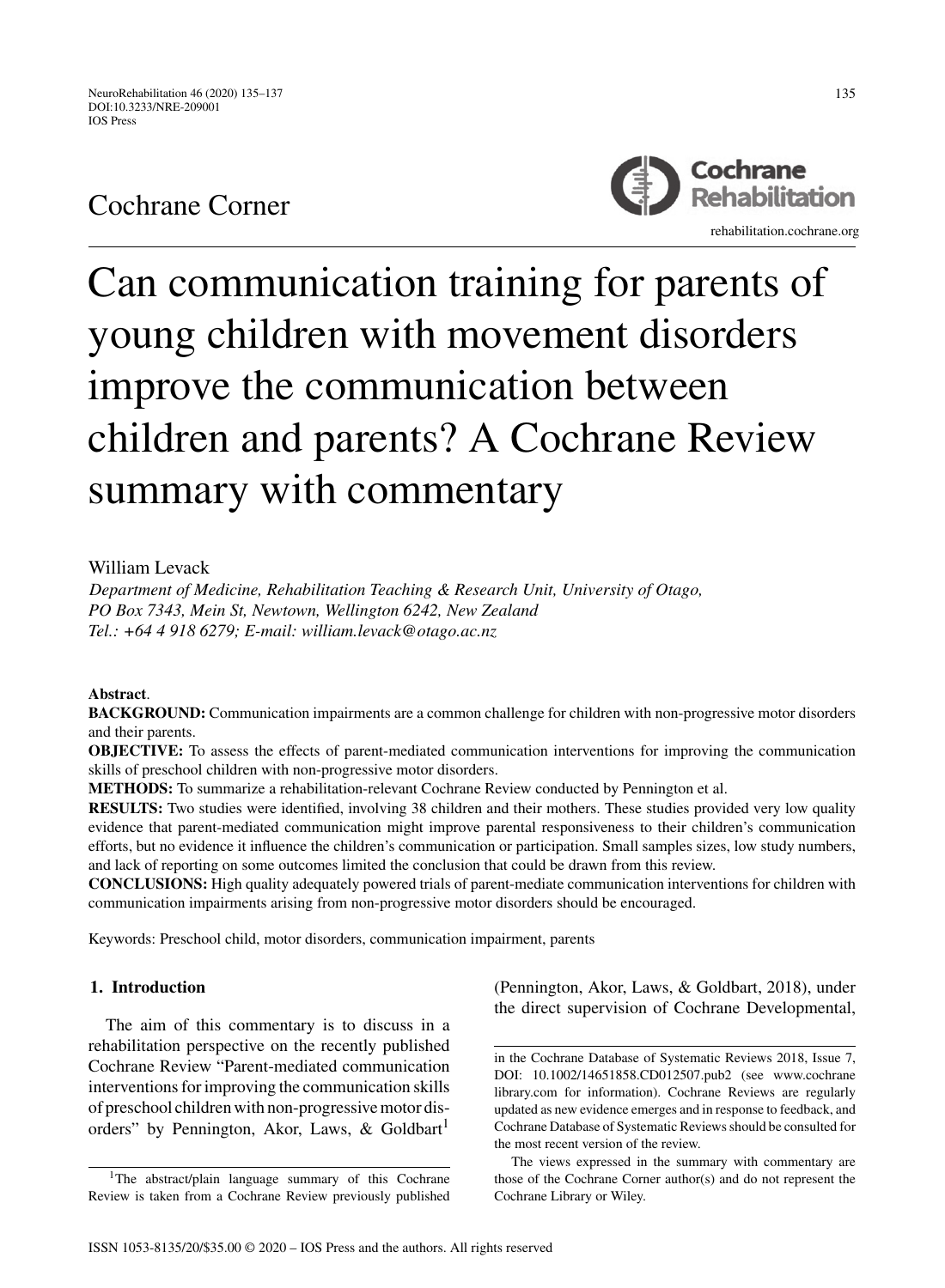Psychosocial and Learning Problems Group. This Cochrane Corner is produced in agreement with NeuroRehabilitation by Cochrane Rehabilitation.

#### **2. Background**

Non-progressive motor disorders in childhood can occur as a result of a number of different health conditions, including, for example, cerebral palsy, acquired brain injury, global developmental delay, Down's syndrome and genetic disorders. Many children with non-progressive motor disorder have communication impairments that can impact on their relationships, schooling and social development. Parent-mediated communication interventions involve training parents to identify, interpret and respond to their children's speech and communication efforts, in order to maximize and encourage practice of these skills in everyday life.

**Parent-mediated communication interventions for improving the communication skills of preschool children with non-progressive motor disorders**

Pennington, Akor, Laws, & Goldbart, 2018

#### **3. Objective**

This Cochrane Review assessed the effectiveness of communication training for parents (termed "parent-mediated communication interventions") for improving the communication skills of preschool children up to five years of age who have nonprogressive movement disorders.

# **4. What was studied and methods**

The review included randomized controlled trials that compared communication training for parents of pre-school children (up to five years old) with any non-progressive movement disorder (e.g. cerebral palsy) acquired before two years of age, with no intervention, treatment as usual or clinicianmediated interventions. Training could have been delivered to parents individually or in groups, by any specialist in communication therapy. The review excluded studies that only involved children with Down's syndrome (the subject of another review) and studies of children whose communication was primarily limited by a sensory impairment. The primary outcomes of interest were the children's ability to communicate effectively in everyday life (for example, initiating conversations) and adverse events such as reduced frequency of communication or increased negative behavior. Secondary outcomes included the children's expressive and receptive language function, the children's general participation, family stress, satisfaction of the children and family with treatment, and compliance with treatment. The literature search included 20 electronic databases up to July 2017, plus hand searching of reference lists.

# **5. Results**

The review included two studies; one from Canada and one from South Korea). A total of 38 children (20 boys and 18 girls; aged 15 to 96 months) with non-progressive movement disorders (comprising cerebral palsy, Down's syndrome, chromosomal abnormalities, developmental delay, intellectual disability and one case of unknown etiology), and their mothers took part.

One study compared an 11-week "It Takes Two to Talk" training program (Girolametto, 1988), consisting of eight group sessions and three individual home visits, to a wait-list control group. The other study compared a 12-week "Relationship Focused Intervention" (Kim & Mahoney, 2005), comprising eight, once weekly group sessions, followed by four once weekly home visits, to no intervention.

Review authors could only calculate effect sizes for one included study (Kim & Mahoney, 2005), due to missing data in the other (Girolametto, 1988) for children's frequency of communication, frequency of spoken language, speech or receptive of expressive language development. As such, only Kim & Mahoney (2005) contributed to the reported findings presented below.

- *5.1. Children's ability to communicate effectively in everyday life*
	- There was no evidence that the invention influenced children's initiations of conversation or joint attention engagement, measured postintervention with the Child Behaviour Rating Scale (very-low quality evidence).
	- Neither study reported on children's use of communication.